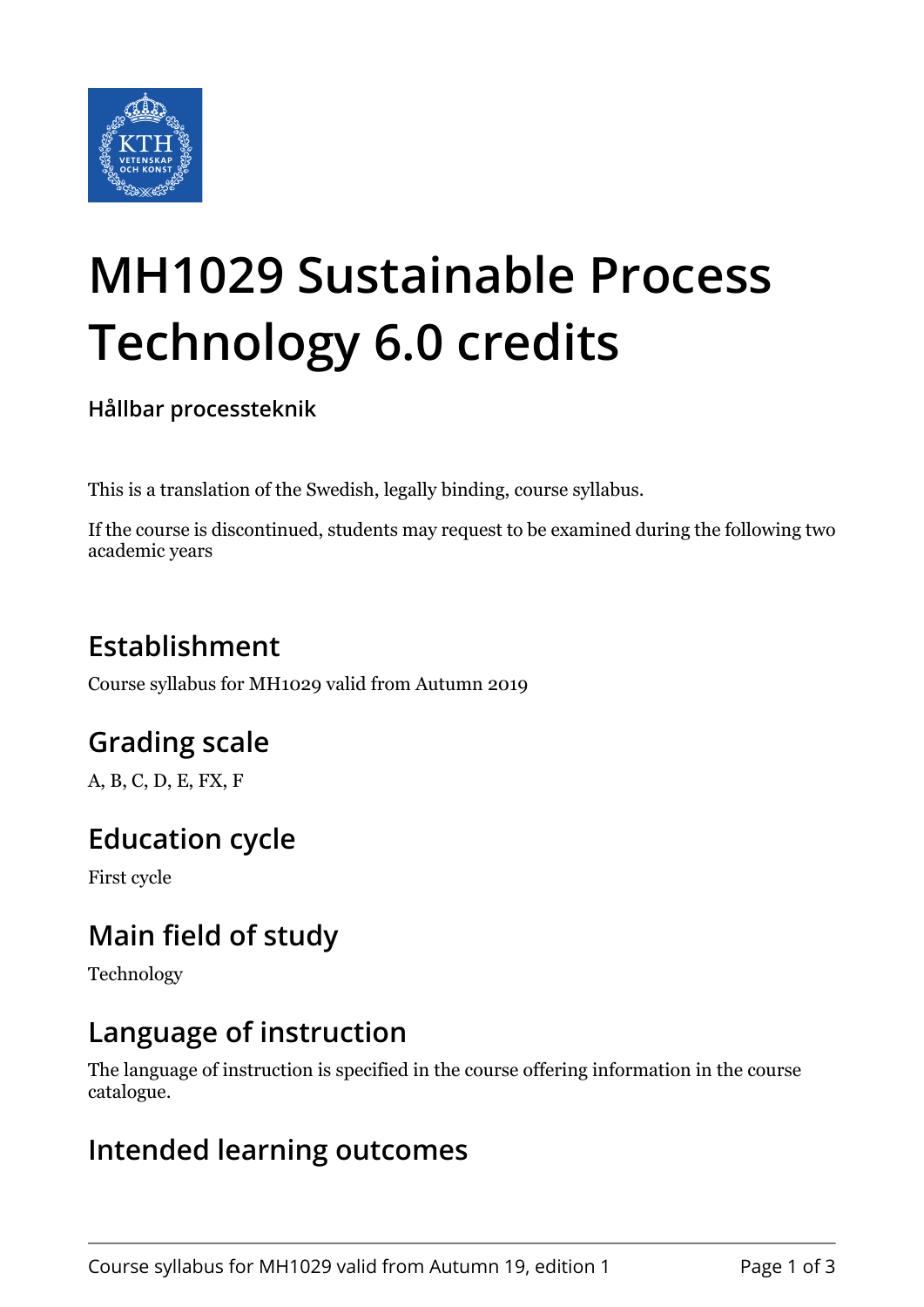After completing the course, the student should have an understanding of and be able to describe:

- Basic process metallurgical principles for the production of non-ferrous metals
- Application of this to the production of silicon, zinc and aluminum
- Typical duties for a civil engineer in a metallurgical process industry
- How process metallurgical calculations are performed under operating conditions

- How sustainable metal production is a part of the circular economy

### **Course contents**

#### **Lecture and Exercise part (TEN1)**

Basic concepts in the process of metallurgy Processes for the production of non-ferrous metals, especially silicon, zinc and aluminum. Hydrometallurgical basic concepts Electrochemical basic concepts

#### **Project including seminar (SEM 1)**

Insight into how sustainable metal production is a key part of a circular economy.

#### **Study visit (STU1)**

Insight into typical duties of a civil engineer at a steelworks or other metallurgical process industry

Under operating conditions get insight into the practical handling of various metallurgical processes including casting as well as how decoxidation calculations are carried out.

# **Disposition**

Lectures, exercises, projects and field trips included in the course

# **Specific prerequisites**

Fundamental knowledge of the basic processes for the production of metals corresponded to those given in the course MH1022 Fabrication Processes of Metals and Bio Fibres

### **Course literature**

Meddelas i kurs-PM, vid kursstart.

# **Examination**

- SEMA Seminar, 2.0 credits, grading scale: P, F
- STU2 Study visit, 1.0 credits, grading scale: P, F
- TENA Written exam, 3.0 credits, grading scale: A, B, C, D, E, FX, F

Based on recommendation from KTH's coordinator for disabilities, the examiner will decide how to adapt an examination for students with documented disability.